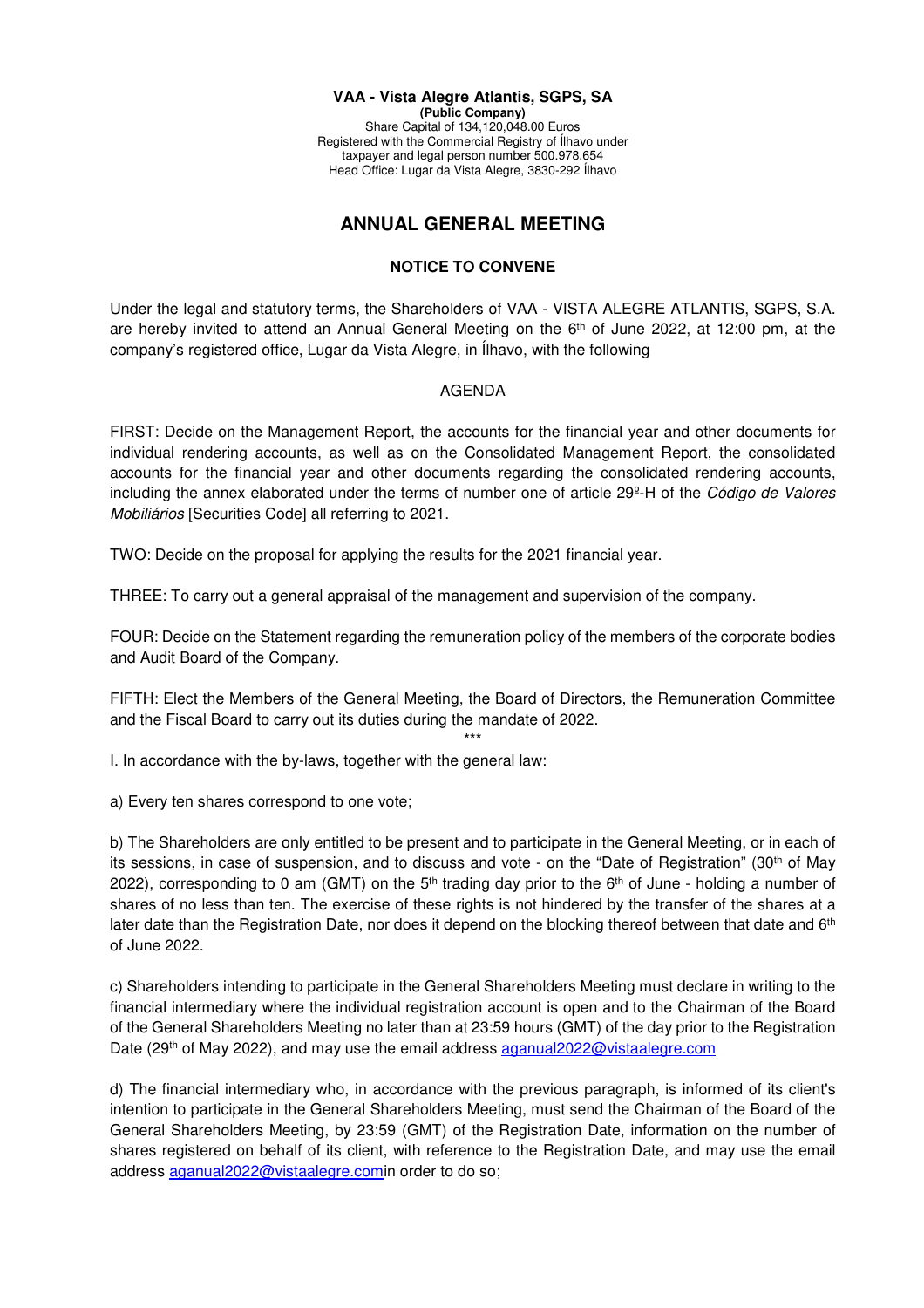e) Shareholders who, on a professional basis, hold shares in their own name, but on behalf of clients, may vote in different directions with their shares, so long as, in addition to the above, they provide the Chairman of the Board of the General Shareholders Meeting, by 23:59 (GMT) of the day before the Registration Date, with sufficient and proportionate evidence of (i) the identification of each client and the number of shares to be voted on their behalf, and *(ii)* instructions specific to each item on the agenda, given by each client;

f) Those who have declared their intention to participate in the General Shareholders Meeting within the aforementioned deadlines, and who transfer ownership of shares between the Registration Date, corresponding to 0:00 (GMT) of the  $5<sup>th</sup>$  negotiation day prior to  $6<sup>th</sup>$  of June 2022, and the end of the General Shareholders Meeting, must immediately communicate it to the Chairman of the Board of the General Shareholders Meeting and CMVM thereof;

g) Shareholders who hold shares corresponding to at least 2% of the Company's share capital may request the inclusion of matters on the agenda by means of a written request addressed to the Chairman of the Board of the General Shareholders Meeting within five (5) days following the last publication of this Notice to Convene, which shall be accompanied by a proposal for resolution for each of the matters for which inclusion is requested;

h) Shareholders holding shares corresponding to at least 2% of the Company's share capital may also request:

i) the inclusion of proposals for resolution regarding matters included in the agenda of this Notice to Convene, and this request must also be addressed, in writing, to the Chairman of the Board of the General Shareholders Meeting within five days following the publication of this Notice to Convene, together with the information that must accompany the proposal for resolution;

ii) the inclusion of proposals for resolution regarding any matters that may be added to the agenda of this Notice to Convene must also be addressed, in writing, to the Chairman of the Board of the General Shareholders Meeting within five (5) days after disclosure of the inclusion of the new items on the agenda, together with the information that should accompany the proposal for resolution.

i) Shareholders who, based on the provisions of sub-paragraph a) above, do not have the number of shares required to be present, participate and vote at the General Shareholders Meeting, may group to reach that number, electing amongst them a representative for the General Shareholders Meeting;

j) During the General Shareholders' Meeting, the Shareholders may ask to be provided with the information that they deem necessary or adequate in order to be able to form a reasoned opinion on the matters on the agenda, which also includes relationships between the Company and other companies associated with it. The information must be provided by the corporate body most qualified for the purpose and may only be rejected if the provision of the information in question may imply a breach of secrecy imposed by law or cause serious damage to the Company or another company associated with it;

l) Shareholders without voting rights and bondholders may not be present at General Shareholders Meetings, and shall be represented by their joint representatives;

m) Shareholders who are natural persons may be represented at the General Shareholders Meeting by another shareholder or by whoever is so permitted by law;

n) Shareholders who are legal entities will be represented at the General Shareholders Meeting by the person they appoint for this purpose;

o) A Shareholder may appoint different representatives in relation to the shares held in different securities accounts, subject to the principle of the voting unit established in Article 385 of the Portuguese Companies Code;

p) The instruments of representation provided for in the preceding paragraphs shall be addressed to the Chairman of the Board of the General Shareholders Meeting and delivered to the company at least five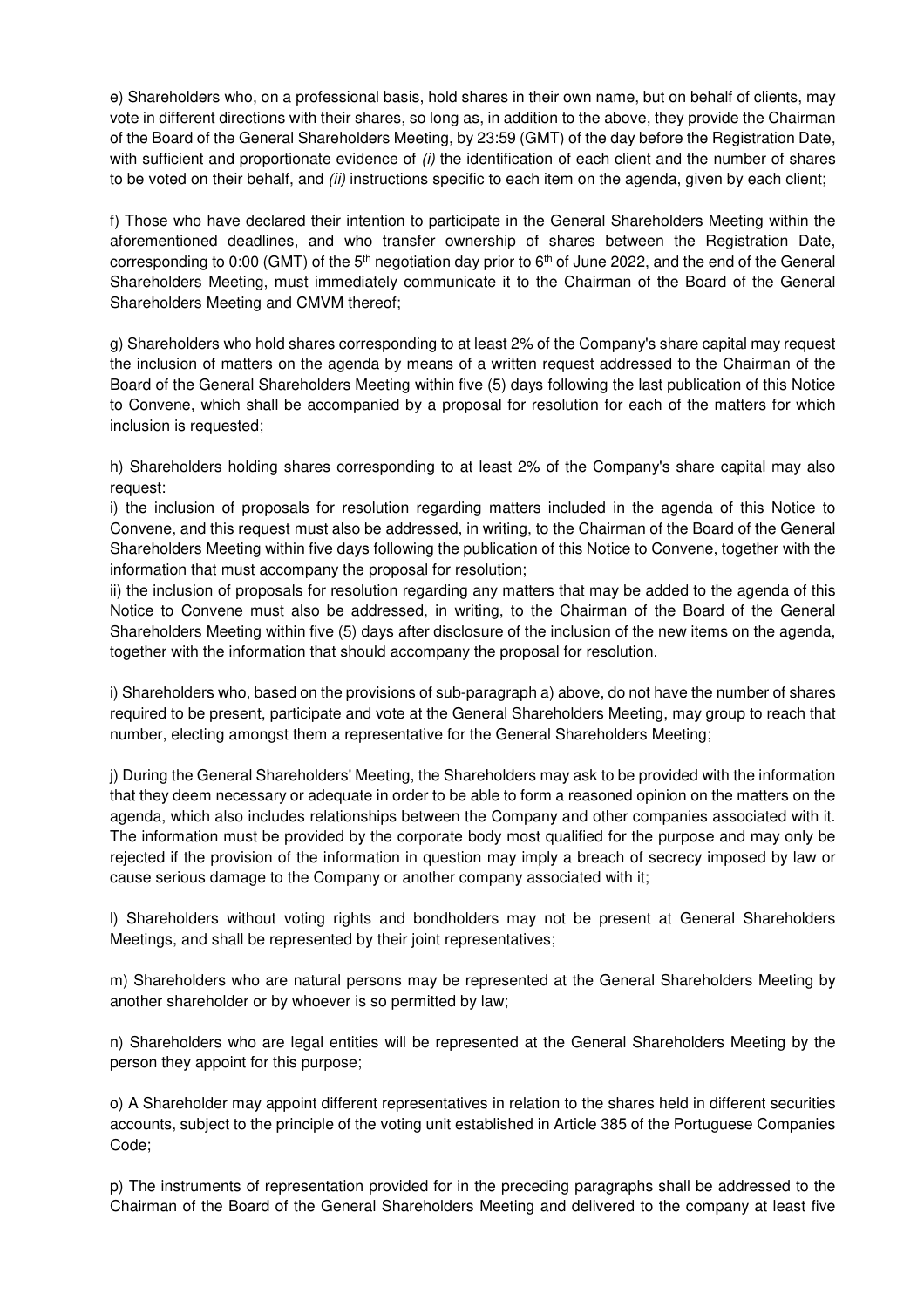days before the date scheduled for the General Shareholders Meeting and may send it by email to aganual2022@vistaalegre.comfor that purpose

q) A proxy form for representation at the General Shareholders Meeting is available to Shareholders on the Company's website (www.vistaalegre.com) and at its registered office during office hours.

II. Pursuant to Article 22 of the Securities Code and paragraphs 10 to 13 of Article 12 of the Company's bylaws, Shareholders may exercise the right to vote by correspondence, whereby:

a) Votes cast by correspondence will only be considered, provided they are received up to 24 hours before the General Shareholders Meeting at the company's registered office, in a sealed envelope sent by registered mail with acknowledgement of receipt, addressed to the Chairman of the Board of the General Shareholders Meeting, subject, in all cases, to proof of the quality of shareholder with reference to the Date of Registration, under the terms and period previously specified;

b) The voting declaration shall be signed by the holder of the shares. If the Shareholder is a natural person, he/she must submit together with the declaration a certified copy of his/her Identity Card/Citizen Card; if it is a legal person, the signature must be certified by a notary concerning the capacity and the powers for the act;

c) Only the voting declarations that expressly and unequivocally state the following shall be deemed valid:

- An indication of the item or items on the agenda to which it refers;
- The specific and unconditional indication of the voting powers for each proposal.

d) Votes cast by correspondence shall count towards the quorum constituting the General Shareholders Meeting and shall also be valid for the second invitation to the General Shareholders Meeting for which they were issued. The Chairman of the General Shareholders Meeting or his/her substitute is responsible for verifying the authenticity and regularity of the same, as well as to ensure their confidentiality until the time of voting. Votes corresponding to declarations that have not been accepted shall be counted as not cast;

e) If the Shareholder or his/her representative is present at the General Shareholders Meeting, votes they have cast by correspondence shall be deemed to have been revoked;

f) Votes by correspondence shall be counted as negative votes in relation to proposed resolutions presented after the date on which those same votes were cast;

g) The votes cast by correspondence shall be counted on the day of the meeting by the Board of the General Shareholders Meeting and shall be added to the votes cast in the General Shareholders Meeting;

h) The ballot papers for voting by correspondence are also available at the Company's registered office during office hours, as well as at its website (www.vistaalegre.com).

III. All information and available documents necessary for consideration and voting on matters that constitute the agenda provided for in Article 289, paragraph 1 of the Portuguese Companies Code and Article 21-J of the Portuguese Securities Code shall be available to the Shareholders for consultation, at the registered office during office hours, and on the Company's website, www.vistaalegre.com, as of the date of disclosure of this Notice to Convene.

The proposals to be presented by the Board of Directors are also available to Shareholders in the Information Dissemination System (SDI) of the CMVM (www.cmvm.pt).

IV. All communications to be submitted to the Chairman of the Board of the General Shareholders Meeting or to the Company shall be sent to the company's registered office.